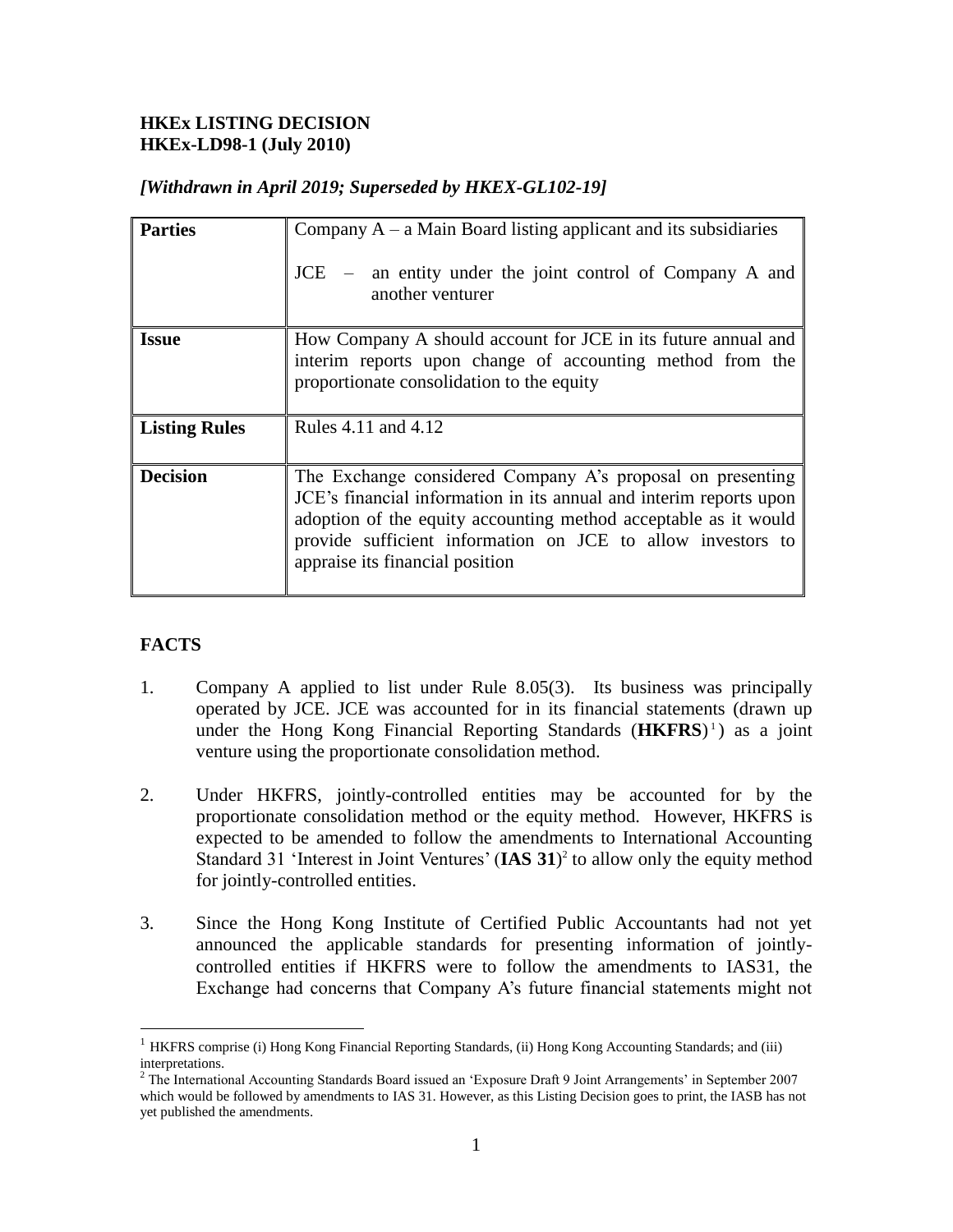contain comparable information following changes in the methods to account for jointly-controlled entities.

# **APPLICABLE LISTING RULES**

#### Listing Rules requirements

- 4. Rule 4.11 provides that the financial history of results and the balance sheet included in the accountants' report must normally be drawn up in conformity with:—
	- (a) Hong Kong Financial Reporting Standards; or
	- (b) International Financial Reporting Standards. Listed issuers and listing applicants, which adopt IFRS, are required:—
		- (i) to disclose and explain differences of accounting practice between IFRS and HKFRS, which have a significant effect on their financial statements; and
		- (ii) to compile a statement of the financial effect of any such material differences.
	- Note: The issuer must apply one of these bodies of standards consistently and shall not change from one body of standards to the other.
- 5. Rule 4.12 provides that any significant departure from such accounting standards must be disclosed and explained and, to the extent practicable, the financial effects of such departure quantified.

## HKFRS requirements:

- 6. Paragraph 3 of Hong Kong Accounting Standard 31 'Interest in Joint Ventures' (**HKAS 31**) states that:
	- Equity method is a method of accounting whereby an interest in a jointlycontrolled entity is initially recorded at cost and adjusted thereafter for the post-acquisition change in the venturer's share of net assets of the jointlycontrolled entity. The profit or loss of the venturer includes the venturer's share of the profit or loss of the jointly-controlled entity.
	- Proportionate consolidation is a method of accounting whereby a venturer's share of each of the assets, liabilities, income, expenses of a jointly-controlled entity is combined line by line with similar items in the venturer's financial statements or reported as separate line items in the venturer's financial statement.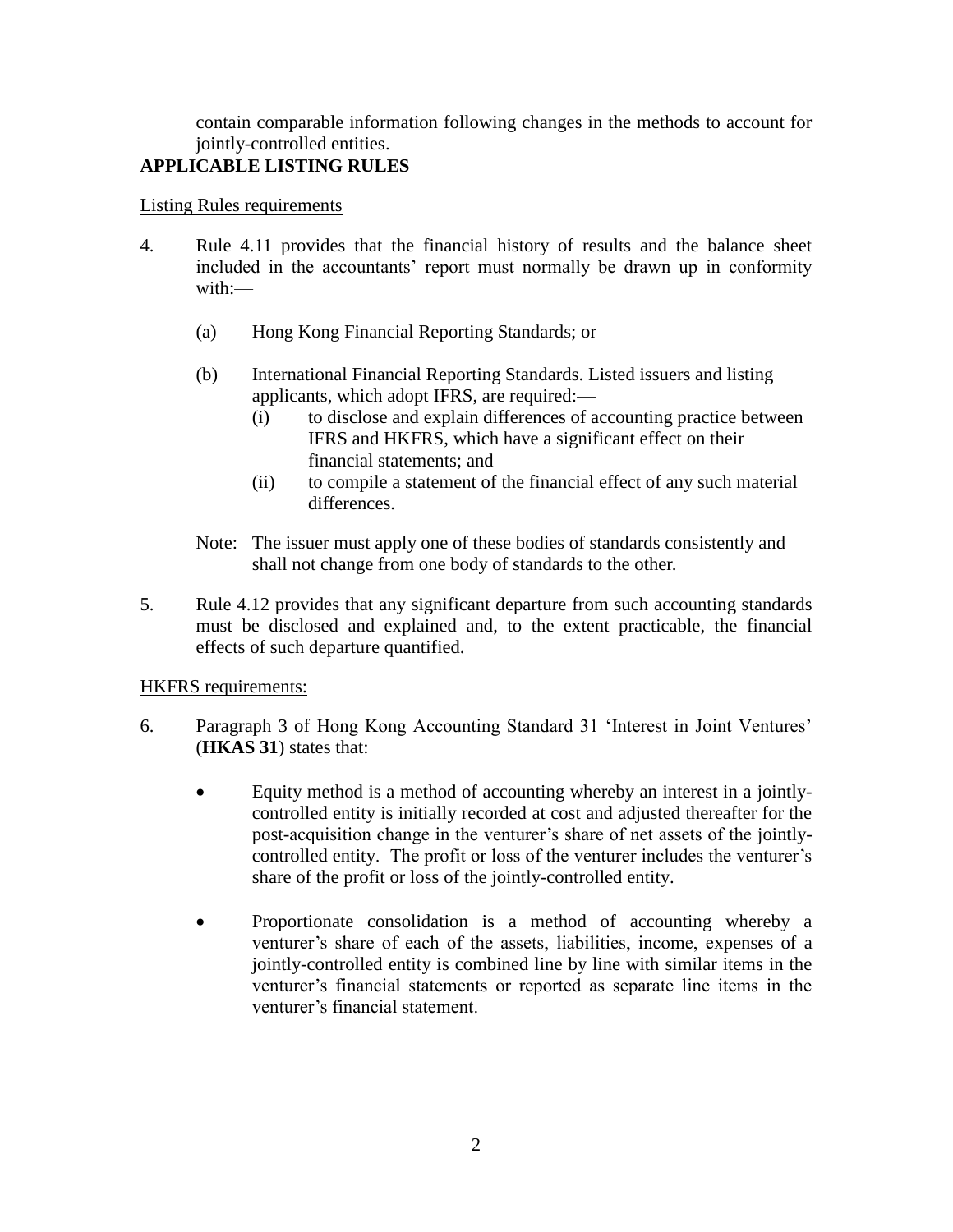7. A comparison of the different accounting methods for interests in jointlycontrolled entities is set out below:-

|                           | <b>Information presented</b>                                                                                                                                                                                                        |                                                                                               |  |  |
|---------------------------|-------------------------------------------------------------------------------------------------------------------------------------------------------------------------------------------------------------------------------------|-----------------------------------------------------------------------------------------------|--|--|
|                           | <b>Proportional consolidation</b>                                                                                                                                                                                                   | <b>Equity method</b>                                                                          |  |  |
| Income statement          | Line-by-line basis for the<br>group's proportionate share showing the share of<br>of jointly-controlled entities<br>including revenue, cost of<br>sales, gross profit, selling $\&$<br>administrative expenses, etc                 | Only a single line item<br>jointly-controlled<br>entities' profits                            |  |  |
| <b>Balance</b> sheet      | Line-by-line basis for the<br>group's proportionate share<br>of jointly-controlled entities<br>including property, plant and<br>equipment, land use rights,<br>trade receivables, trade<br>payables, etc                            | Only a single line item<br>showing the share of<br>jointly-controlled<br>entities' net assets |  |  |
| flow<br>Cash<br>statement | Line-by-line basis for the<br>group's proportionate share<br>of jointly-controlled entities<br>including $cash$ generated amount due from/(to)<br>from operations, changes in   jointly-controlled entities<br>working capital, etc | Only dividend received<br>from the jointly-<br>controlled entities<br>and                     |  |  |

- 8. Paragraph 54 of HKAS 31 requires a venturer to disclose the aggregate amount of any contingent liabilities in relation to its interests in joint ventures, unless the probability of loss is remote, separately from the amount of other contingent liabilities.
- 9. Paragraph 55 of HKAS 31 requires a venturer to disclose the aggregate amount of any capital commitments in relation to its interests in joint ventures separately from the amount of other capital commitments.
- 10. Paragraph 56 of HKAS 31 requires a venturer who recognises its interests in joint ventures using the proportionate consolidation or the equity method to disclose the aggregate amounts of each of current assets, current liabilities, long-term liabilities, income and expenses related to its interests in joint ventures in a separate note to the financial statements.

# **ANALYSIS**

11. Irrespective of the methods used to account for jointly-controlled entities, issuers' financial information must enable investors to easily understand their business,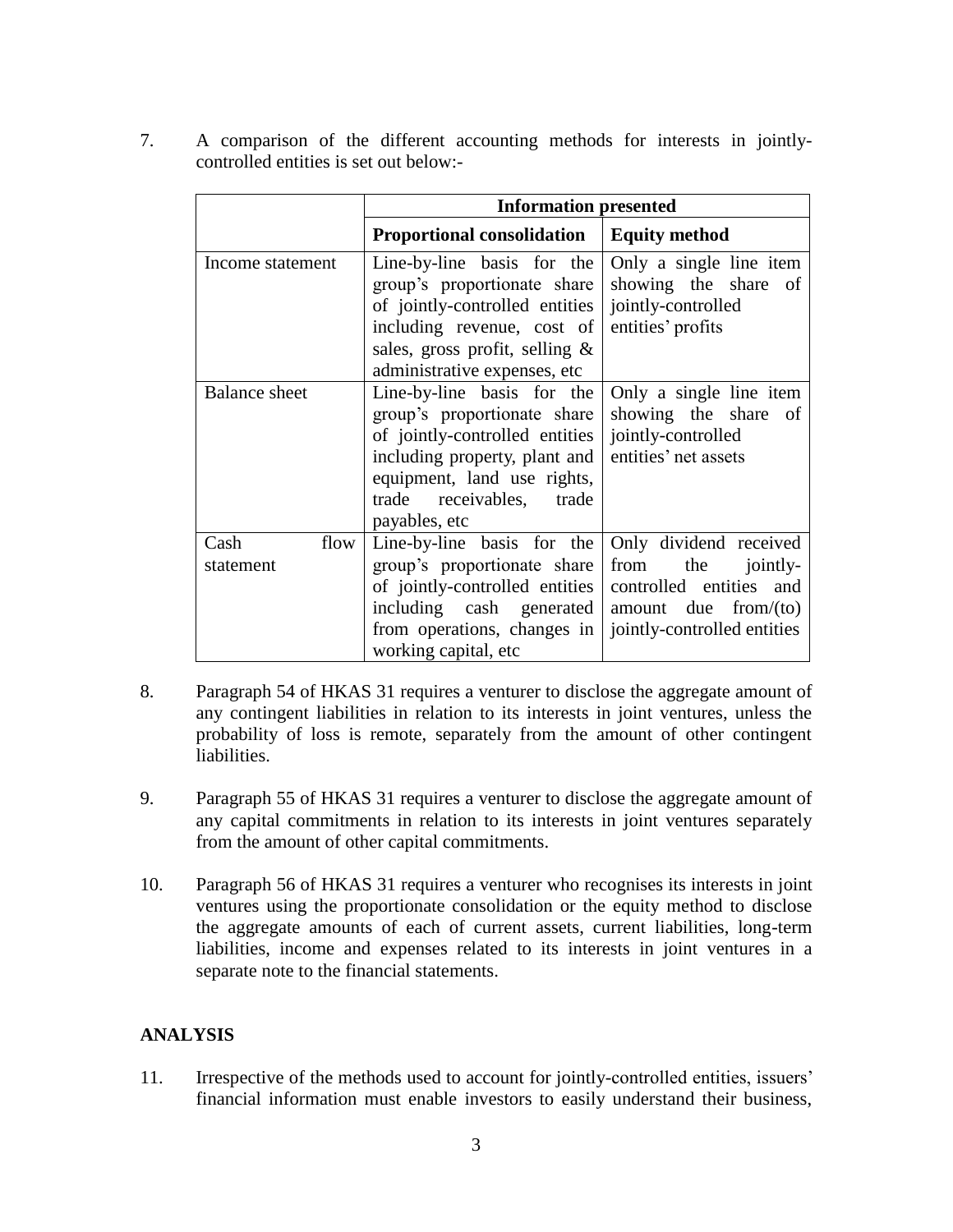financial position, management and prospects, etc. The Exchange encourages issuers to disclose financial information of material jointly-controlled entities (for example, revenue and key balance sheet items) in listing documents and annual reports beyond those required under the applicable accounting standards.

- 12. To address the Exchange's concern about the effect of the change of accounting method on presentation of financial information of jointly-controlled entities, Company A confirmed that even upon adoption of the equity method to account for JCE, Company A would provide sufficient information to enable investors to assess its operating results.
- 13. Company A proposed that:
	- a. in the "Summary", "Risk Factors" and "Financial Information" sections of its listing document, there would be disclosure on:
		- (i) the likely amendments to HKFRS on changes in accounting methods for jointly-controlled entities;
		- (ii) the potential impact of the changes in accounting methods for JCE on its financial statements; and
		- (iii) how it would disclose JCE's financial information in its annual and interim reports after adopting the equity accounting method (see b below);
	- b. in its annual or interim report following listing:
		- (i) in the management discussion and analysis section of the annual or interim report, the analysis of financial results would be presented at a similar level to what was presented in the "Financial Information" section of the listing document. That is, disclosure would focus on its key business drivers and include the analysis of its performance by segment and by key financial figures, such as revenue in terms of sales value and sales volume, cost of sales and gross profit margin; and
		- (ii) in a separate note to the financial information, there would be disclosures on:
			- key financial information of JCE including aggregate amounts of current/non-current assets, current/non-current liabilities, total income and total expenses under HKFRS;
			- JCE's capital commitment and contingent liabilities and its proportionate interest under HKFRS;